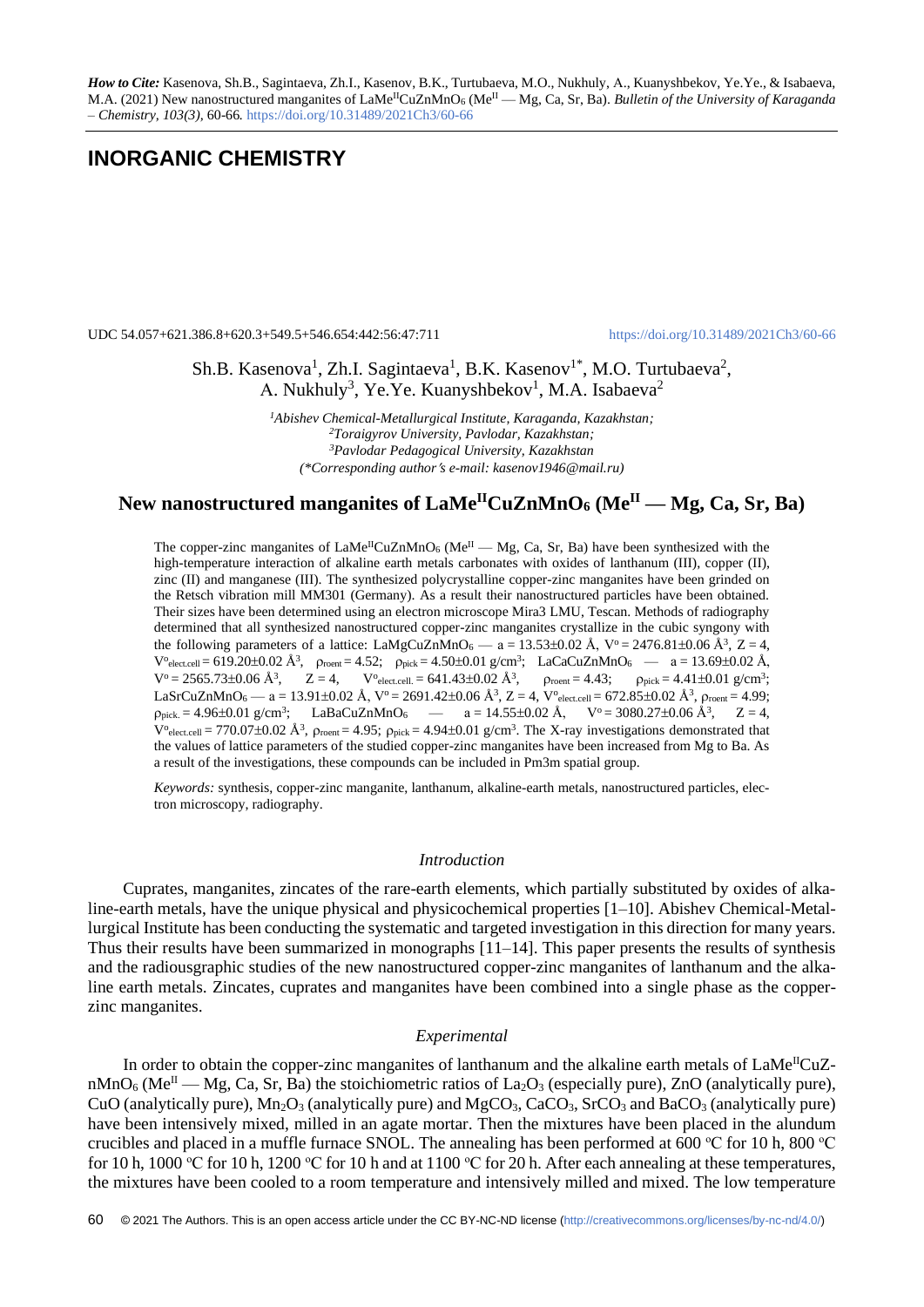annealing of the mixtures have been performed at 400 °C for 10 h to obtain the stable and equilibrium phases at low temperatures.

Then, the received polycrystalline samples of the copper-zinc manganites have been mixed under the special conditions to the nanostructured particles on the Retsch vibration mill (Germany). Their sizes have been determined on an electron microscope Mira3 LMU, Tescan (Fig.).

The X-ray phase analysis of the synthesized nanostructured copper-zinc manganite particles have been performed on DRON-2.0. The operating conditions:  $CuK_{\delta}$ -radiation,  $U = 30$  kV,  $J = mA$ , rotation speed is 100 pps, time constant  $\tau = 5$  s, an angle interval 20 from 10 to 90°. The intensity of the diffraction maxima has been estimated on a100-point scale. The indexing of radiographs has been performed with the analytical method [15]. The pycnometric density has been determined with a procedure described in [16]. Toluene has been used as an indifferent liquid.

#### *Results and discussion*

It has been found that the nanoparticle sizes of the synthesized copper-zinc manganites exceed 100 nm. Referring to [17], if a nanoparticle has a complex shape and structure, as a result the size of its structural element is studied to be characteristic. Such particles are generally referred to as the nanostructured particles, and their linear sizes can be significantly exceeded 100 nm [17].









*a* — LaMgCuZnMnO6; *b* — LaCaCuZnMnO6; *c* — LaSrCuZnMnO6; *d* — LaBaCuZnMnO<sup>6</sup>

Figure. The electron microscopy of samples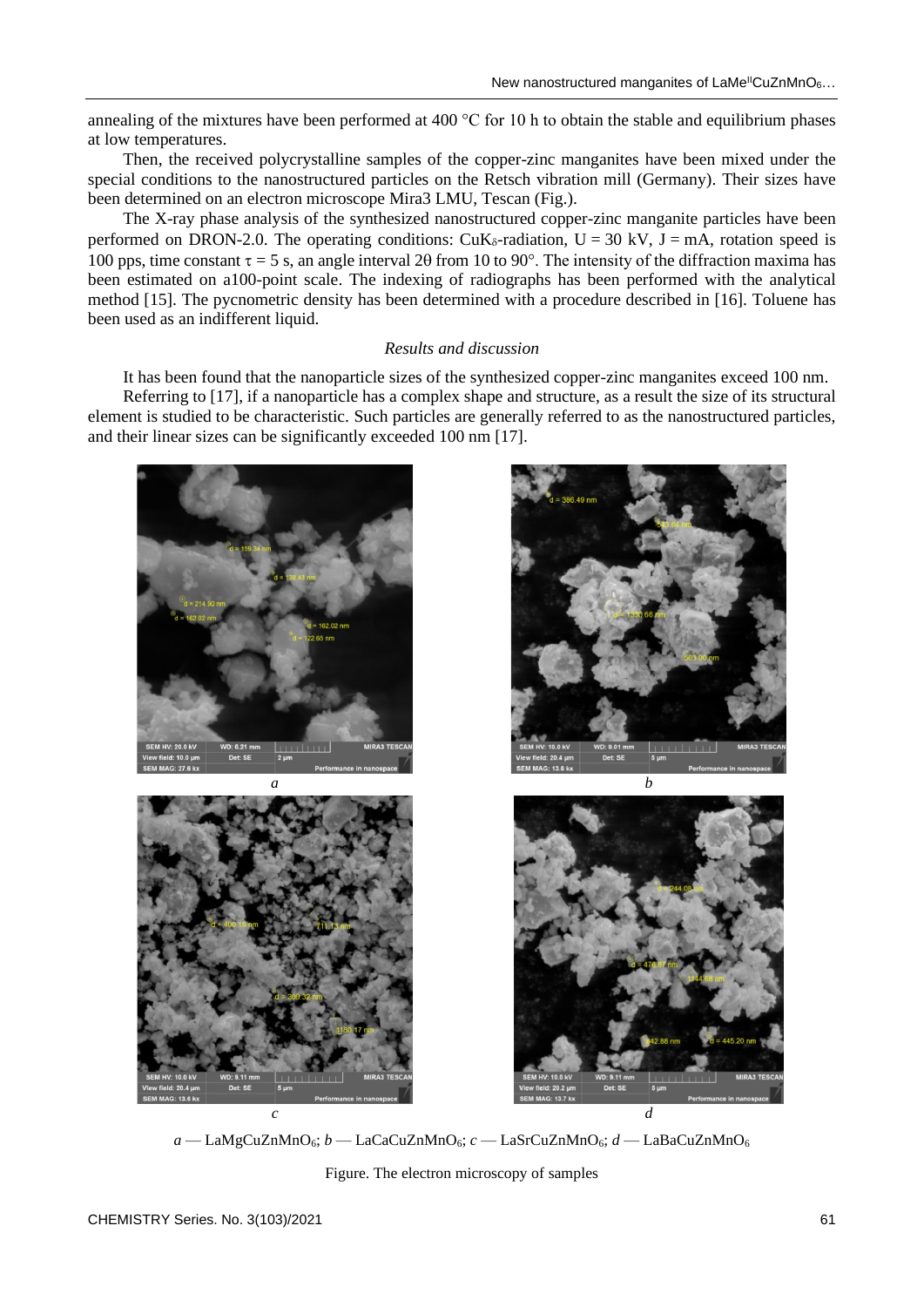It should also be pointed out that this compound can be referred to nanostructured clusters.

Referring to [18], the nanoclusters formed in the solid-phase reactions are measured from one to hundreds of nanometers.

These above mentioned arguments demonstrate that copper-zinc manganites of lanthanum and alkaline earth metals can be studied as the nanostructured nanoclusters.

The Figure illustrates that the  $LaMgCuZnMnO<sub>6</sub>$  has particles within 122.6; 138.4; 159.3: 162.0: 214.9 nm; LaCaCuZnMnO<sub>6</sub> — 386.5; 543.6; 563.0; 1330.7 nm; LaSrMgCuZnMnO<sub>6</sub> — 309.3; 400.2; 711.1 and 1180.2 nm; LaBaCuZnMnO<sub>6</sub> - 244.1; 445.2; 476.9 and 842.9 nm.

The Table demonstrates results on the indexing of radiographs of  $\text{LaMe}^{\text{II}}\text{CuZnMnO}_6$  (Me<sup>II</sup> — Mg, Ca, Sr, Ba).

Table 1

| I/I <sup>0</sup>         | $d, \AA$       | $10^{4}/d^{2}$ exp. | hkl            | $\overline{10^4}$ /d <sup>2</sup> calcul. |  |  |  |
|--------------------------|----------------|---------------------|----------------|-------------------------------------------|--|--|--|
| 1                        | $\overline{c}$ | 3                   | $\overline{4}$ | 5                                         |  |  |  |
| LaMgCuZnMnO <sub>6</sub> |                |                     |                |                                           |  |  |  |
| 17                       | 3.905          | 655.8               | 422            | 656.0                                     |  |  |  |
| 100                      | 2.763          | 1310                | 444            | 1312                                      |  |  |  |
| 15                       | 2.509          | 1588                | 730            | 1585                                      |  |  |  |
| 13                       | 2.458          | 1655                | 650            | 1667                                      |  |  |  |
| 25                       | 2.245          | 1984                | 661            | 1995                                      |  |  |  |
| 9                        | 2.126          | 2212                | 900            | 2213                                      |  |  |  |
| $\overline{4}$           | 1.989          | 2528                | 8.5.3          | 2541                                      |  |  |  |
| 32                       | 1.948          | 2635                | 9.4.0          | 2651                                      |  |  |  |
| $\overline{7}$           | 1.746          | 3280                | 10.4.2         | 3279                                      |  |  |  |
| 33                       | 1.586          | 3975                | 11.5.0         | 3990                                      |  |  |  |
| 8                        | 1.499          | 4450                | 991            | 4454                                      |  |  |  |
| 12                       | 1.379          | 5259                | 12.7.0         | 5274                                      |  |  |  |
| 14                       | 1.230          | 6610                | 15.4.1         | 6613                                      |  |  |  |
| LaCaCuZnMnO <sub>6</sub> |                |                     |                |                                           |  |  |  |
| 10                       | 3.862          | 670.4               | 500            | 670.0                                     |  |  |  |
| 100                      | 2.738          | 1334                | 1341           | 1341                                      |  |  |  |
| 8                        | 2.642          | 1433                | 1421           | 1421                                      |  |  |  |
| 13                       | 2.480          | 1626                | 1636           | 1636                                      |  |  |  |
| $\boldsymbol{7}$         | 2.339          | 1828                | 1823           | 1823                                      |  |  |  |
| 15                       | 2.233          | 2005                | 2011           | 2011                                      |  |  |  |
| $\overline{4}$           | 2.006          | 2485                | 2494           | 2494                                      |  |  |  |
| 35                       | 1.928          | 2690                | 2682           | 2682                                      |  |  |  |
| 5                        | 1.727          | 3353                | 3352           | 3352                                      |  |  |  |
| $\overline{7}$           | 1.626          | 3782                | 3781           | 3781                                      |  |  |  |
| 32                       | 1.599          | 3911                | 3915           | 3915                                      |  |  |  |
| 15                       | 1.365          | 5367                | 5363           | 5363                                      |  |  |  |
| 11                       | 1.220          | 6719                | 6704           | 6704                                      |  |  |  |
| LaSrCuZnMnO <sub>6</sub> |                |                     |                |                                           |  |  |  |
| 9                        | 3.877          | 665.3               | 511            | 665.0                                     |  |  |  |
| 5                        | 3.370          | 880.5               | 600            | 887.1                                     |  |  |  |
| 32                       | 2.850          | 1231                | 550            | 1232                                      |  |  |  |
| 100                      | 2.735          | 1337                | 552            | 1331                                      |  |  |  |
| 13                       | 2.475          | 1632                | 741            | 1626                                      |  |  |  |
| $\overline{4}$           | 2.319          | 1859                | 555            | 1848                                      |  |  |  |
| 13                       | 2.222          | 2025                | 910            | 2021                                      |  |  |  |
| 6                        | 2.118          | 2229                | 931            | 2242                                      |  |  |  |
| 8                        | 2.017          | 2458                | 10.0.0         | 2464                                      |  |  |  |
| 42                       | 1.925          | 2699                | 952            | 2710                                      |  |  |  |
| 8                        | 1.638          | 3727                | 12.2.2         | 3745                                      |  |  |  |
| 28                       | 1.576          | 4026                | 10.8.0         | 4041                                      |  |  |  |
| 6                        | 1.469          | 4634                | 13.4.2         | 4657                                      |  |  |  |
|                          |                |                     |                |                                           |  |  |  |

**The indexing of radiographs of LaMeIICuZnMnO<sup>6</sup> (MeII — Mg, Ca, Sr, Ba)**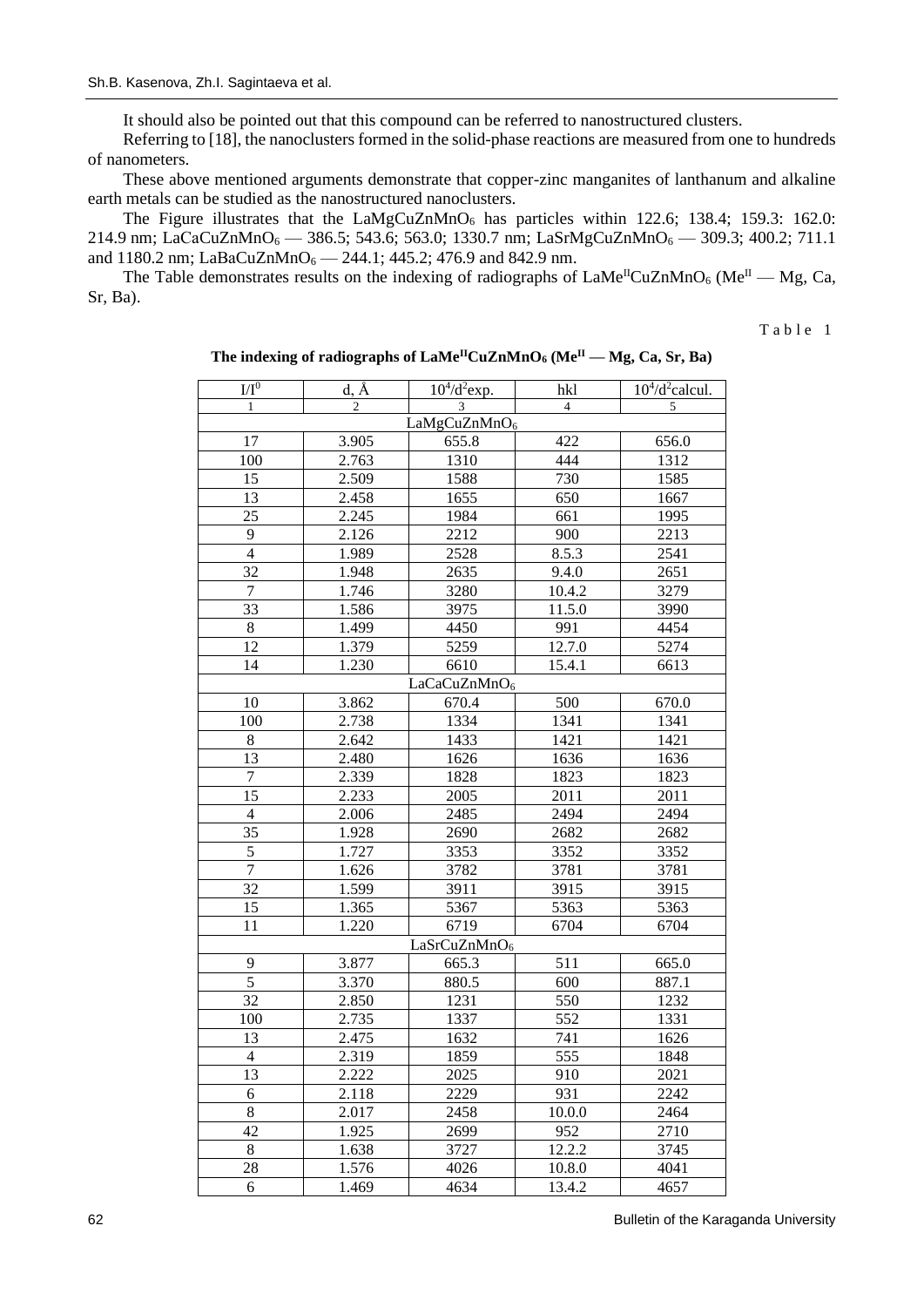| $I/I^0$                  | $d, \overline{A}$ | $10^{4}/d^{2}$ exp. | hkl            | $104/d2$ calcul. |  |  |  |
|--------------------------|-------------------|---------------------|----------------|------------------|--|--|--|
|                          | $\overline{2}$    | 3                   | $\overline{4}$ | 5                |  |  |  |
| 15                       | 1.363             | 5383                | 13.7.0         | 5372             |  |  |  |
| 12                       | 1.216             | 6730                | 16.4.1         | 6727             |  |  |  |
| LaBaCuZnMnO <sub>6</sub> |                   |                     |                |                  |  |  |  |
| 1                        | 2                 | 3                   | 4              | 5                |  |  |  |
| 12                       | 3.905             | 655.8               | 520            | 656.0            |  |  |  |
| 13                       | 3.247             | 948.5               | 541            | 949.8            |  |  |  |
| 12                       | 2.890             | 1197                | 720            | 1199             |  |  |  |
| 100                      | 2.763             | 1310                | 730            | 1312             |  |  |  |
| 5                        | 2.598             | 1481                | 811            | 1493             |  |  |  |
| 10                       | 2.475             | 1632                | 822            | 1628             |  |  |  |
| 16                       | 2.249             | 1977                | 664            | 1990             |  |  |  |
| 35                       | 1.948             | 2635                | 10.4.1         | 2646             |  |  |  |
| 8                        | 1.737             | 3314                | 11.5.1         | 3324             |  |  |  |
| 17                       | 1.375             | 5289                | 12.9.3         | 5292             |  |  |  |
| 4                        | 1.258             | 6319                | 12.10.6        | 6332             |  |  |  |
| 13                       | 1.231             | 6599                | 17.0.0         | 6581             |  |  |  |

#### Continuation of the Table

Correctness and assurance of results on the indexing have been confirmed with the experimental and calculated values of  $10^4/d^2$ , the X-ray and pycnometric densities (Table).

Based on the indexing of radiographs of the nanostructured  $\text{LaMe}^{\text{II}}\text{CuZnMnO}_6(\text{Me}^{\text{II}} - \text{Mg}, \text{Ca}, \text{Sr}, \text{Ba})$ , it has been found that all synthesized copper-zinc manganites are crystallized in the cubic syngony with the following parameters of the lattice: LaMgCuZnMnO<sub>6</sub> — a = 13.53±0.02 Å,  $V^{\circ}$  = 2476.81±0.06 Å<sup>3</sup>, Z = 4,  $V_{\text{unit cell}} = 619.20 \pm 0.02 \text{ Å}^3$ ,  $\rho_{x-ray} = 4.52$ ;  $\rho_{pick} = 4.50 \pm 0.01 \text{ g/cm}^3$ ; LaCaCuZnMnO<sub>6</sub> — a = 13.69 $\pm$ 0.02 Å,  $V^{\circ} = 2565.73 \pm 0.06 \text{ Å}^{3}$ ,  $Z = 4$ ,  $V^{\circ}$  $V^{\text{o}}_{\text{unit cell.}} = 641.43 \pm 0.02 \text{ Å}^3,$  $\rho_{x-ray} = 4.43; \rho_{pick} = 4.41 \pm 0.01 \text{ g/cm}^3;$ LaSrCuZnMnO<sub>6</sub> — a = 13.91±0.02 Å, V° = 2691.42±0.06 Å<sup>3</sup>, Z = 4, V°<sub>unit cell</sub> = 672.85±0.02 Å<sup>3</sup>,  $\rho_{x-ray}$  = 4.99;  $\rho_{pick} = 4.96 \pm 0.01$  g/cm<sup>3</sup>; LaBaCuZnMnO<sub>6</sub> — a = 14.55 $\pm$ 0.02 Å, V° = 3080.27 $\pm$ 0.06 Å<sup>3</sup>, Z = 4,  $V_{\text{unit cell}} = 770.07 \pm 0.02 \text{ Å}^3$ ,  $\rho_{x-ray} = 4.95$ ;  $\rho_{pick} = 4.94 \pm 0.01 \text{ g/cm}^3$ .

Referring to [19], the obtained  $\text{LaMe}^{\text{II}}\text{CuZnMnO}_6$  can be included in Pm3m spatial group.

In a row from Mg to Ba, the values of "a" parameters and cell volumes have been increased.

#### *Conclusions*

The polycrystalline copper-zinc manganites of  $\text{LaMe}^{\text{II}}\text{CuZnMnO}_6$  have been first synthesized with a solid-phase method. Their nanostructured particles have been obtained with further milling.

Their parameters of lattices have been determined with the radiographic methods.

The results of investigations make a certain contribution to the nanochemistry, radiography of the new inorganic oxide compounds. They are a basis for further thermodynamic and electrophysical studies of the obtained nanostructured particles.

*This investigation has been performed under the agreement concluded between the Committee of Science of the Ministry of Education and Science of the Republic of Kazakhstan and Abishev Chemical-Metallurgical Institute under the grant of IRN АР08855601.*

#### References

1 Третьяков Ю.Д. Новые поколения неорганических функциональных материалов / Ю.Д. Третьяков, О.А. Брылёв // Журн. Рос. хим. общ-ва им. Д.И. Менделеева. — 2000. — Т. 45, № 4. — С. 10–16.

2 Грюнберг П.А. От спиновых волн к гигантскому магнитосопротивлению и далее / П.А. Грюнберг // Успехи физ. наук. — 2008. — Т. 178, № 12. — С. 1349–1358.

3 Померанцев Е.А. Синтез и свойства твердого раствора CaCu*x*Mn7–*x*O<sup>12</sup> c колоссальным магнетосопротивлением / Е.А. Померанцев, Д.М. Иткис, Е.А. Гудилин и др. // Докл. Академии наук. — 2003. — Т. 388, № 3. — С. 344–348.

4 Чупахина Т.И. Синтез и магнитные свойства сложного оксида La<sub>1,5</sub>Sr<sub>1,5</sub>CuMnO<sub>6,67</sub> / Т.И. Чупахина, Г.В. Базуев, Е.В. Заболоцкая, М.А. Мелкозерова // Журн. неорг. хим. — 2011. — Т. 56, № 8. — С. 1248–1252.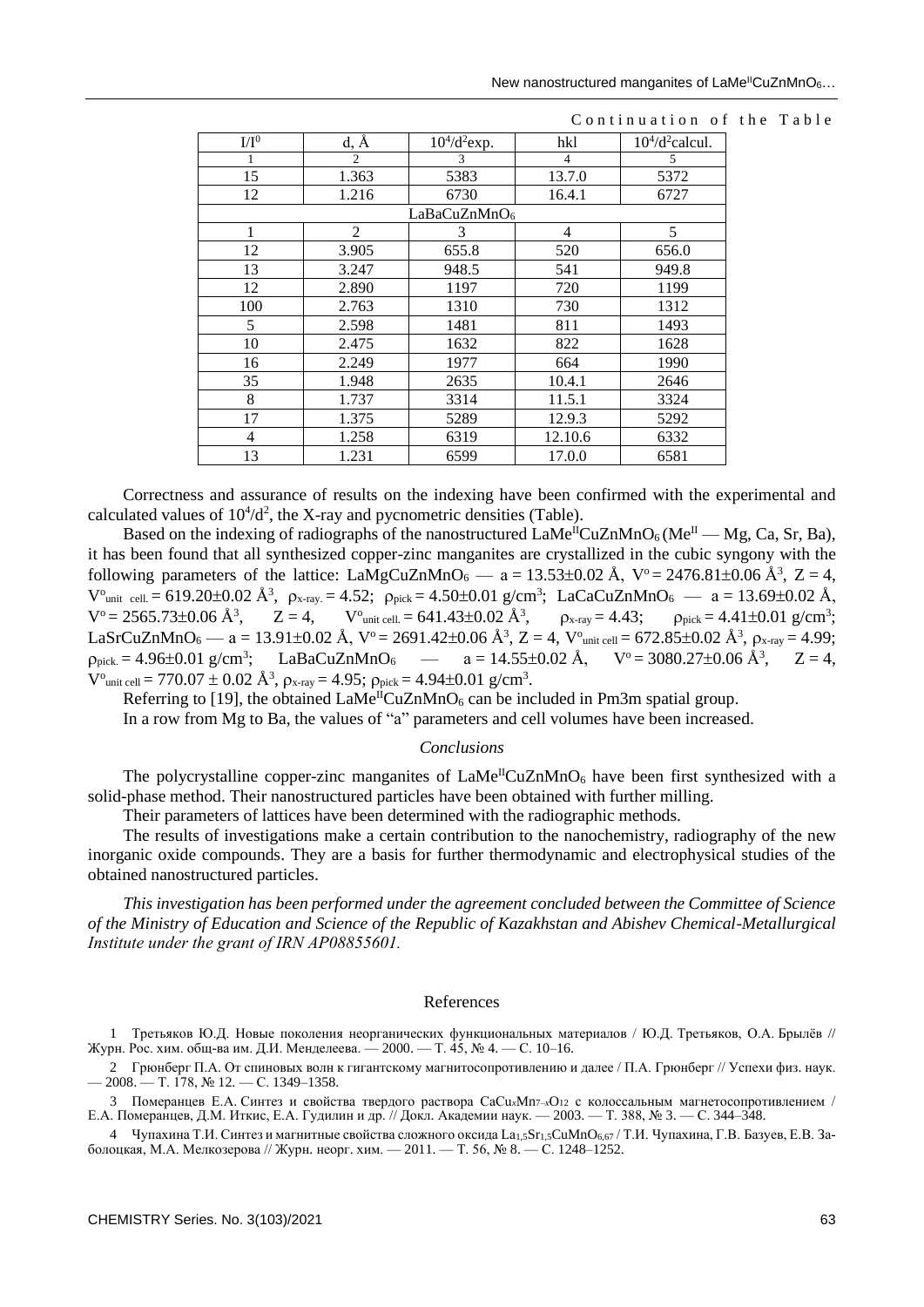5 Выборнов Н.А. Субмикрокристаллическое состояние и магниторезистивный эффект в горячепрессованных перовскитоподобных манганитах / Н.А. Выборнов, В.К. Карнасюк, А.М. Смирнов и др. // Перспективные материалы. — 2008. — № 4. — С. 58–63.

6 Troyanchuk I.O. Spin crossover and magnetic properties of Ba-substituted cobaltites/ I.O. Troyanchuk, M.V. Bushinsky, V.V. Sikolenko, ect. // Journal of Experimental and Theoretical Physics. — 2019. — Vol. 128, No. 1. — P. 98–104. <https://doi.org/10.1134/S1063776119010047>

7 Gudin S.A. Colossal magnetoresistance of layered manganite  $L_{a_{1,2}}Sr_{1,8}Mn_{2(1-z)}O_7$  and its description by a "Spin-Polaron" conduction mechanism / S.A. Gudin, N.I. Solin, N.N. Gapontseva // Physics of the Solid State. — 2018. — Vol. 60, No. 6. — P. 1078– 1081[. https://doi.org/10.1134/S1063783418060112](https://doi.org/10.1134/S1063783418060112)

8 Troyanchuk I.O. Causes of the metamagnetism in a disordered EuCo<sub>0.5</sub>Mn<sub>0.5</sub>O<sub>3</sub> perovskite / I.O. Troyanchuk, M.V. Bushinsky, N.V. Tereshko, etc. // Journal of Experimental and Theoretical Physics. — 2018. — Vol. 126, No. 6. — P. 811–815. <https://doi.org/10.1134/S1063776118050072>

9 Solin N.I. Exchange bias training effect in GdBaCo<sub>2</sub>O<sub>5.5</sub> cobaltite / N.I. Solin, S.V. Naumov, S.V. Telegin // Journal of Experimental and Theoretical Physics. — 2019. — Vol. 128, No. 2. — P. 281–289[. https://doi.org/10.1134/S1063776119010035](https://doi.org/10.1134/S1063776119010035)

10 Giraldo-Gallo, P. Scale-invariant magnetoresistance in a cuprate superconductor / P. Giraldo-Gallo, J.A. Galvis, Z. Stegen, etc. // Science. — 2018. — Vol. 361. — P. 479-481[. https://doi.org/10.1126/science.aan3178](https://doi.org/10.1126/science.aan3178)

11 Касенов Б.К. Двойные и тройные манганиты, ферриты и хромиты щелочных, щелочноземельных и редкоземельных металлов / Б.К. Касенов, Ш.Б. Касенова, Ж.И. Сагинтаева, Б.Т. Ермагамбет, Н.С. Бектурганов, И.М. Оскембеков. — М.: Научный мир, 2017. — 416 с.

12 Касенов Б.К. Новые материалы на основе оксидов s-, d- и f-элементов / Б.К. Касенов, Ш.Б. Касенова, Ж.И. Сагинтаева, Е.Е. Куанышбеков. — Караганда: ТОО «Litera», 2017. — 117 с.

13 Kasenov B.K. Physical properties of manganites / B.K. Kasenov, Sh.B.Kasenova, Zh.I.Sagintaeva, M.O. Turtubayeva, E.E. Kuanyshbekov. — Karaganda: LPP «Litera», 2017. — 123 p.

14 Касенов Б.К. Новые замещенные поликристаллические и наноразмерные манганиты / Б.К. Касенов, Ш.Б. Касенова, Ж.И. Сагинтаева, Б.Т. Ермагамбет, Е.Е. Куанышбеков, М.О. Туртубаева, А.Ж. Бектурганова. — Караганда: Экожан, 2019. — 108 с.

15 Ковба Л.М. Рентгенофазовый анализ / Л.М. Ковба, В.К. Трунов. — М.: Изд-во МГУ, 1969. — 232 с.

16 Кивилис С.С. Техника измерений плотности жидкостей и твердых тел / С.С. Кивилис. — М.: Стандартгиз, 1959. — 191 с.

17 Третьяков Ю.Д. Проблема развития нанотехнологии в России и за рубежом / Ю.Д. Третьяков, О.А. Брылёв // Вестн.  $PAH. - 2007. - T. 77, N<sub>2</sub>1. - C. 3-10.$ 

18 Сергеев П.И. Нанокластеры и нанокластерные системы. Организация, взаимодействие, свойства / П.И. Сергеев, П.И. Суздалев // Успехи химии. — 2001. — Т.70, № 3. — С. 203–240.

19 Вест А. Химия твердого топлива / А. Вест. — М.: Мир, 1988. — 588 с.

Ш.Б. Қасенова, Ж.И. Сағынтаева, Б.Қ. Қасенов, М.О. Түртібаева, А. Нұхұлы, Е.Е. Қуанышбеков, М.А. Исабаева

# **LaMeIICuZnMnO<sup>6</sup> (MeII — Mg, Ca, Sr, Ba) жаңа наноқұрылымды манганиттері**

Сілтіліжер металдар карбонаттары мен лантана (III), мыс (II), мырыш (II) және марганец (III) тотықтарының жоғарытемпературалық әрекеттесуі арқылы LaMe<sup>II</sup>CuZnMnO<sub>6</sub> (Me<sup>II</sup> — Mg, Ca, Sr, Ba) құрамды мыс-мырышты-манганиттері синтезделініп алынды. «ММ301» маркалы «Retsch» (Германия) вибрациялық диірменінде синтезделініп алынған поликристалдық мыс-мырышты-манганиттерді үгіту арқылы олардың наноқұрылымдыбөлшектері алынып, Mira3 LMU, Tescan электрондық микроскоп көмегімен олардың өлшемдері анықталды. Рентгенография әдісімен синтезделінген наноқұрылымды мыс-мырышты-манганиттердің кубтық сингонияда келесідей тор көрсеткіштермен кристалданатыны анықталды: LaMgCuZnMnO $_6$  — а = 13,53±0,02 Å, V° = 2476,81±0,06 Å $^3$ , Z = 4, V° $_{\rm 911,24}$ . = 619,20±0,02 Å $^3$ ,  $\rho_{\text{perr}} = 4{,}52; \rho_{\text{mark}} = 4{,}50{\pm}0{,}01 \text{ r/cm}^3; \text{ LaCaCuZnMnO6} \longrightarrow a = 13{,}69{\pm}0{,}02 \text{ Å}, \text{ V}^{\circ} = 2565{,}73{\pm}0{,}06 \text{ Å}^3, \text{ Z} = 4,$  $V^{\circ}_{\text{3D,YA}} = 641,43\pm0,02 \text{ Å}^3$ ,  $\rho_{\text{pert.}} = 4,43;$   $\rho_{\text{mKRL}} = 4,41\pm0,01 \text{ r/cm}^3$ ;  $\text{LaSrCuZnMnO}_6 \rightarrow a = 13,91\pm0,02 \text{ Å}$ ,  $V^{\circ} = 2691,42\pm0,06$  Å<sup>3</sup>, ,  $Z = 4$ ,  $V^{\circ}$ <sub>эл.ұя</sub>.  $= 672,85 \pm 0,02$  Å<sup>3</sup>  $\rho_{\text{pert.}} = 4.99; \qquad \rho_{\text{mukh.}} = 4.96 \pm 0.01 \text{ r/cm}^3;$ LaBaCuZnMnO<sub>6</sub> — a = 14,55±0,02 Å, V° = 3080,27±0,06 Å<sup>3</sup>, Z = 4, V°<sub>30,48</sub> = 770,07±0,02 Å<sup>3</sup>, p<sub>peнт.</sub> = 4,95;  $\rho_{\rm{intra.}}$  = 4,94±0,01 г/см<sup>3</sup>. Рентгендік зерттеулер негізінде, яғни иондық радиустардың өсуімен Mg-ден Baге зерттеліп отырған мыс-мырышты-манганиттердің тор көрсеткіштер шамасы ұлғаяды. Жасалған зерттеулерді ескере отырып, бұл қосылыстарды Pm3m кеңістіктік топқа жатқызуға болады.

*Кілт сөздер:* синтез, мыс-мырышты манганит, лантан, сілтіліжер металдар, наноқұрылымды бөлшектер, электронды микроскопия, рентгенография.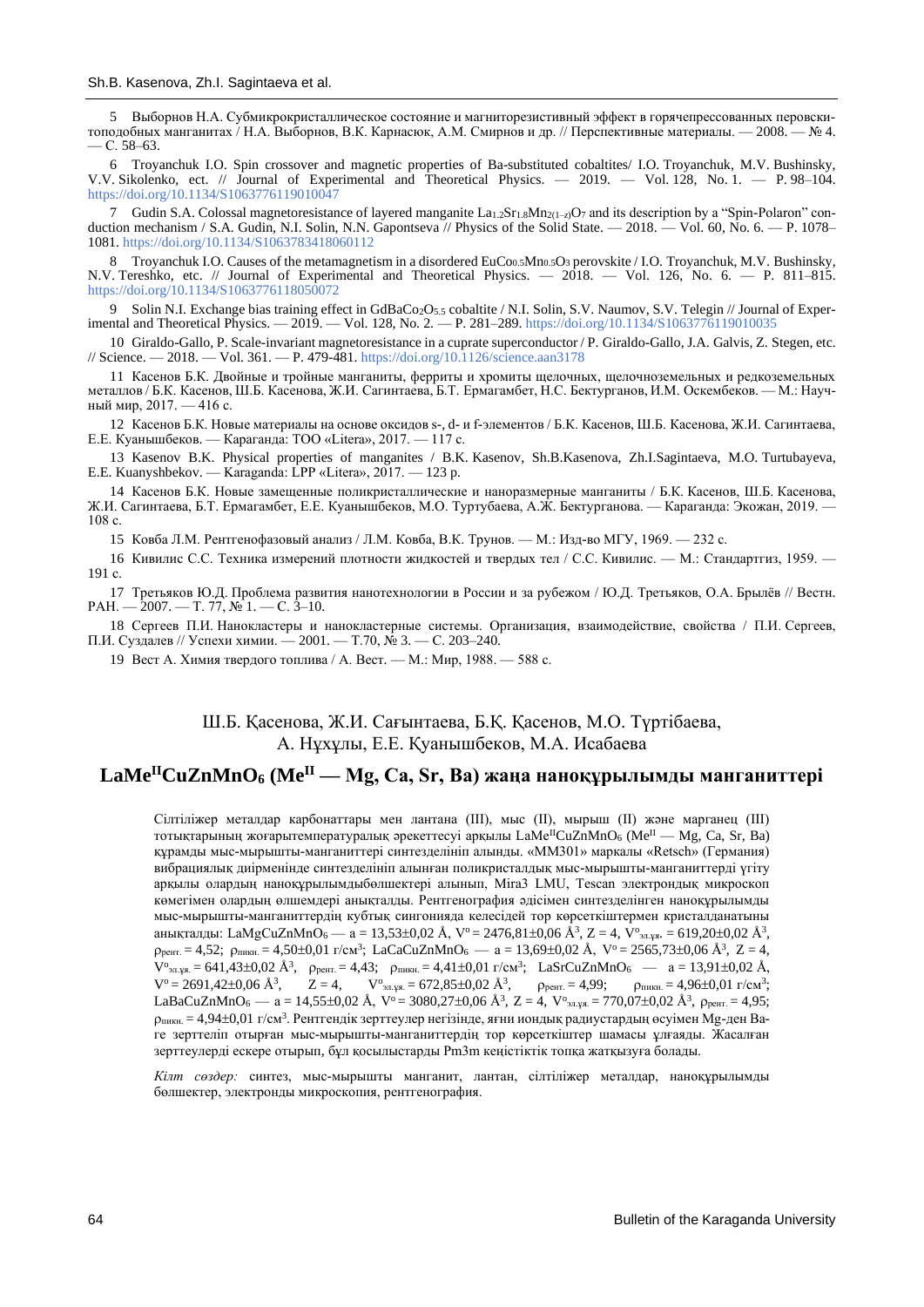### Ш.Б. Касенова, Ж.И. Сагинтаева, Б.К. Касенов, М.О. Туртубаева, А. Нухулы, Е.Е. Куанышбеков, М.А. Исабаева

## **Новые наноструктурированные манганиты**   $\text{LaMe}^{\text{II}}\text{CuZnMnO}_6$  (Me<sup>II</sup> — Mg, Ca, Sr, Ba)

Высокотемпературным взаимодействием карбонатов щелочноземельных металлов с оксидами лантана (III), меди (II), цинка (II) и марганца (III) синтезированы медно-цинковые манганиты состава  $\text{LaMe}^{\text{II}}$ CuZnMnO<sub>6</sub> (Me<sup>II</sup> — Mg, Ca, Sr, Ba). Измельчением синтезированных поликристаллических медно-цинковых манганитов на вибрационной мельнице «Retsch» (Германия) марки «ММ301» получены их наноструктурированные частицы, размеры которых определены с помощью электронного микроскопа Mira3 LMU, Tescan. Методами рентгенографии установлено, что все синтезированные наноструктурированные медно-цинковые манганиты кристаллизуются в кубической сингонии со следующими параметрами решетки: LaMgCuZnMnO<sub>6</sub> —  $a = 13,53\pm0,02$  Å,  $V^{\circ} = 2476,81\pm0,06$  Å<sup>3</sup>, Z = 4,  $V^{\circ}$ <sub>2л.яч</sub>. = 619,20±0,02 Å<sup>3</sup>, p<sub>pert.</sub> = 4,52; p<sub>mkH.</sub> = 4,50±0,01 г/см<sup>3</sup>; LaCaCuZnMnO<sub>6</sub> — a = 13,69±0,02 Å,  $V^{\circ} = 2565,73 \pm 0,06 \text{ Å}^3$ ,  $Z = 4$ ,  $V^{\circ}$  $V^{\circ}$ <sub>эл.яч.</sub> = 641,43±0,02 Å<sup>3</sup>,  $\rho_{\text{pert.}} = 4.43; \qquad \rho_{\text{mukh.}} = 4.41 \pm 0.01 \text{ r/cm}^3;$ LaSrCuZnMnO6 — а = 13,91±0,02 Å,  $V^{\rm o}$  = 2691,42±0,06 Å<sup>3</sup>, Z = 4,  $V^{\rm o}$ <sub>2л.яч.</sub> = 672,85±0,02 Å<sup>3</sup>,  $\rho_{\rm pert.}$  = 4,99;  $\rho_{\text{mし}} = 4.96 \pm 0.01 \text{ r/cm}^3$ ; LaBaCuZnMnO<sub>6</sub> — a = 14.55±0.02 Å, V° = 3080.27±0.06 Å<sup>3</sup>, Z = 4,  $\rm V^\circ$ эл.яч. = 770,07 $\pm$ 0,02 Å $^3$ , ррент. = 4,95; рпикн. = 4,94 $\pm$ 0,01 г/см $^3$ . На основании рентгенографических исследований установлено, что с повышением ионных радиусов от Mg к Ba увеличиваются величины параметров решетки исследуемых медно-цинковых манганитов. С учетом проведенных исследований можно отнести эти соединения к пространственной группе Pm3m.

*Ключевые слова:* синтез, медно-цинковый манганит, лантан, щелочноземельные металлы, наноструктурированные частицы, электронная микроскопия, рентгенография.

#### References

1 Tretyakov, Yu.D., & Brylyov, O.A. (2000). Novye pokoleniia neorganicheskikh funktsionalnykh materialov [New generations of inorganic functional materials]. *Zhurnal Rossiiskogo khimicheskogo obshchestva im. D.I. Mendeleeva — Journal of the Russian Chemical Society named after D.I. Mendeleev, 44, 4*, 10–16 [in Russian].

2 Grunberg, P.A. (2008). Ot spinovykh voln k gigantskomu magnitosoprotivleniiu i dalee [From spin waves to giant magnetoresistance and further]. *Uspekhi fizicheskikh nauk — Physics-Uspekhi, 178, 12*, 1349–1358 [in Russian].

3 Pomerantsev, Ye.A. (2003). Sintez i svoistva tverdogo rastvora CaCu*x*Mn7–*x*O<sup>12</sup> c kolossalnym magnetosoprotivleniem [Synthesis and properties of solid solution of CaCu*x*Mn7–*x*O<sup>12</sup> with colossal magnet resistance]. *Doklady Akademii nauk — Reports of the Academy of Sciences, 388, 3*, 344–348 [in Russian].

4 Chupakhina, T.I. (2011). Sintez i magnitnye svoistva slozhnogo oksida La<sub>1,5</sub>Sr<sub>1,5</sub>CuMnO<sub>6,67</sub> [Synthesis and magnetic properties of complex oxide of La1,5Sr1,5CuMnO6,67]. *Zhurnal neorganicheskoi khimii — Journal of inorganic chemistry, 56, 8*, 1248–1252 [in Russian].

5 Vybornov, N.A. (2008). Submikrokristallicheskoe sostoianie i magnitorezistivnyi effekt v goriache pressovannykh perovskito podobnykh manganitakh [Submicrocrystalline state and magnetoresistive effect in hot pressed perovskite manganites]. *Perspektivnye materialy — Promising materials, 4*, 58–63 [in Russian].

6 Troyanchuk, I.O. (2019). Spin crossover and magnetic properties of Ba-substituted cobaltites. *Journal of Experimental and Theoretical Physics, 128, 1*, 98–104.<https://doi.org/10.1134/S1063776119010047>

7 Gudin, S.A. (2018). Colossal magnetoresistance of layered manganite La1.2Sr1.8Mn2(1–*z*)O<sup>7</sup> and its description by a "Spin-Polaron" conduction mechanism. *Physics of the Solid State, 60, 6*, 1078–1081[. https://doi.org/10.1134/S1063783418060112](https://doi.org/10.1134/S1063783418060112)

8 Troyanchuk, I.O. (2018). Causes of the metamagnetism in a disordered EuCo<sub>0.5</sub>Mn<sub>0.5</sub>O<sub>3</sub> perovskite. *Journal of Experimental and Theoretical Physics, 126, 6*, 811–815.<https://doi.org/10.1134/S1063776118050072>

9 Solin, N.I. (2019). Exchange bias training effect in GdBaCo2O5.5 cobaltite. *Journal of Experimental and Theoretical Physics, 128, 2*, 281–289[. https://doi.org/10.1134/S1063776119010035](https://doi.org/10.1134/S1063776119010035)

10 Giraldo-Gallo, P. (2018). Scale-invariant magnetoresistance in a cuprate superconductor. *Science, 361*, 479–481. <https://doi.org/10.1126/science.aan3178>

11 Kasenov, B.K., Kasenova, Sh.B., Sagintaeva, Zh.I., Ermagambet, B.T., Bekturganov, N.S., & Oskembekov, I.M. (2017). *Dvoinye i troinye manganity, ferrity i khromity shchelochnykh, shchelochnozemelnykh i redkozemelnykh metallov [Double and triple manganites, ferrites and chromites of alkali, alkaline earth and rare earth metals]*. Moscow: Nauchnyi mir [in Russian].

12 Kasenov, B.K., Kasenova, Sh.B., Sagintaeva, Zh.I., & Kuanyshbekov, E.E. (2017). *Novye materialy na osnove oksidov s-, d- i f-elementov [New materials based on oxides of s-, d- and f-elements]*. Karaganda: LPP "Litera" [in Russian].

13 Kasenov, B.K., Kasenova, Sh.B., Sagintaeva, Zh.I., Turtubaeva M.O., & Kuanyshbekov, E.E. (2017). *Physical properties of manganites*. Karaganda: LPP "Litera".

14 Kasenov, B.K., Kasenova, Sh.B., Sagintaeva, Zh.I., Yermagambet, B.T., Kuanyshbekov, E.E., Turtubaeva, M.O., & Bekturganova, A.Zh. (2019). *Novye zameshchennye polikristallicheskie i nanorazmernye manganity [New substituted polycrystalline and nanodimensional manganites]*. Karaganda: Ekozhan [in Russian].